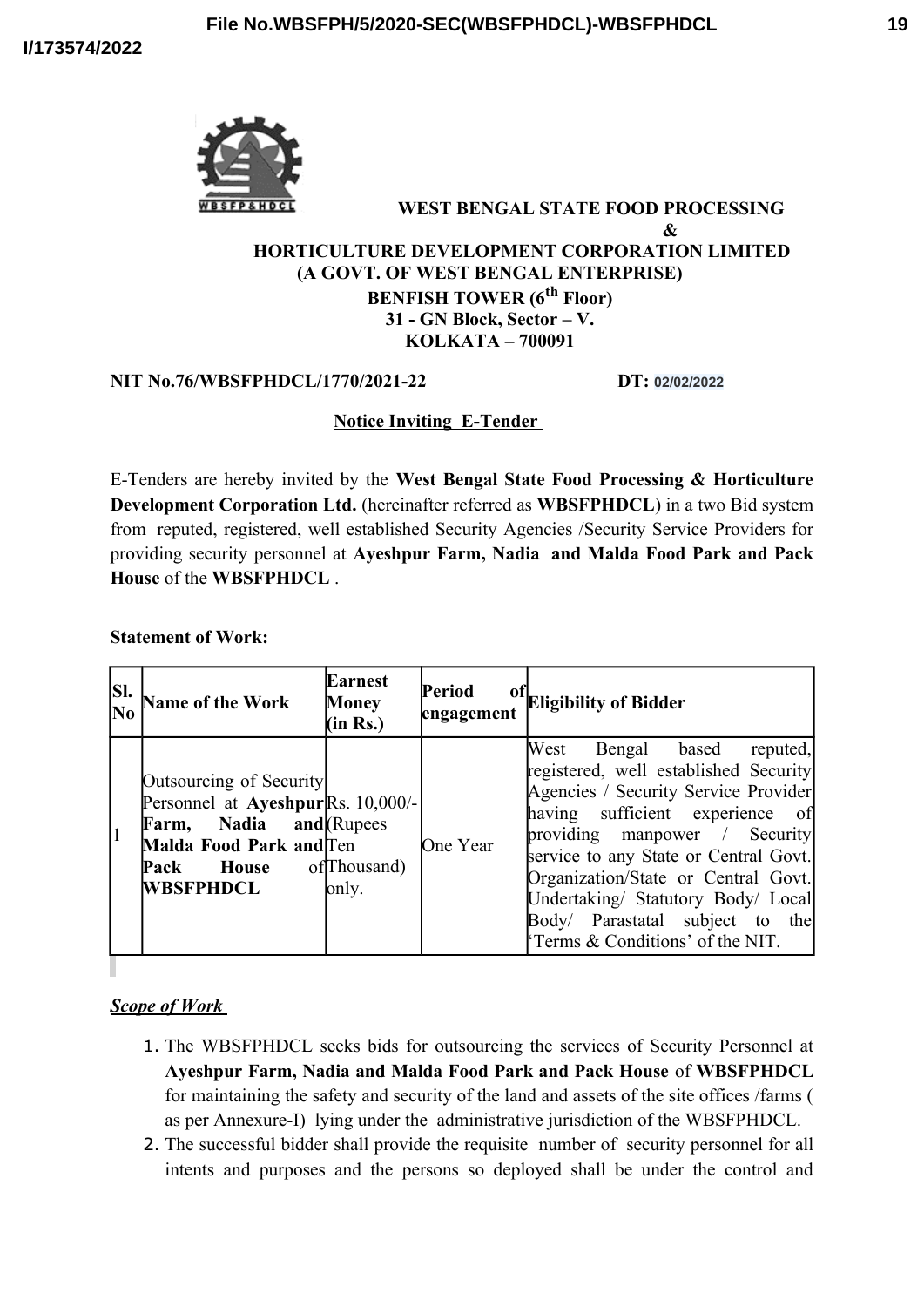supervision of the Service Provider.

3. The bidder shall pay the monthly salary/remuneration to the security personnel at the specified rate and also the service provider will have to meet the statutory requirement under the relevant Acts /Regulations.

*Date & Time Schedule for E-tendering* 

|                | <b>SI. No. Particulars</b>                             | Date & Time            |
|----------------|--------------------------------------------------------|------------------------|
| $\vert$ 1      | Date of uploading of N.I.T. & other Documents (online) | 02.02.2022             |
| $\overline{2}$ | Documents download start date (Online)                 | 02.02.2022             |
| $\overline{3}$ | Documents download end date (Online)                   | $16.02.2022$ at 3 P.M  |
| 4              | Bid submission start date (On line)                    | 02.02.2022             |
| $\overline{5}$ | Bid Submission end date (On line)                      | 16.02.2022 upto 3 P.M. |
| 7              | Date & Time of opening of Technical Bids (Online)      | 18.02.2022 at 3 P.M.   |
| $\sqrt{8}$     | <b>Uploading of Technical Bid Evaluation Sheet</b>     | To be notified later   |
| $\overline{9}$ | Date & Time of opening of Financial Bids               | To be notified later   |
| $ 10\rangle$   | <b>Uploading of Financial Bid Evaluation Sheet</b>     | To be notified later   |

# *Eligibility criteria for participation in the tender .*

## • **Technical Criteria**

- i. Bidder should be a Proprietorship Firm/Partnership Firm/Private Limited Company/Limited Liability Partnership/Co-operative Society or a Society registered under appropriate provisions of applicable law.
- ii. The organization must be managing all the operations through staff on direct rolls and dose not engage sub-contractor(s) for the purpose.
- iii.The agency must have valid ESI and PF registration numbers/ Challan copy of relevant documents should be enclosed.
- iv.The Origination must have Facility Management division managing or managed operations in at least 1 (one) site in India including West Bengal, managing all operations without subcontracting in the same.

# • **Financial Criteria**

- 1. Intending bidders should produce credentials of a similar nature of completed work of the minimum value of Rs. 10 Lakhs during the last three completed financial years taken together to any State or Central Govt. Organization/State or Central Govt. Undertaking/ Statutory Body/ Local Body/ Parastatal
- 2. The organization must have average annual turnover at least Rs. 10 Lakhs in any of the last three financial years ending on 31.03.2022.

# *Mandatory Documents required*

Submission of the signed and scanned copies of the following documents in prescribed format/manner is mandatory .

# • **For Technical Proposal**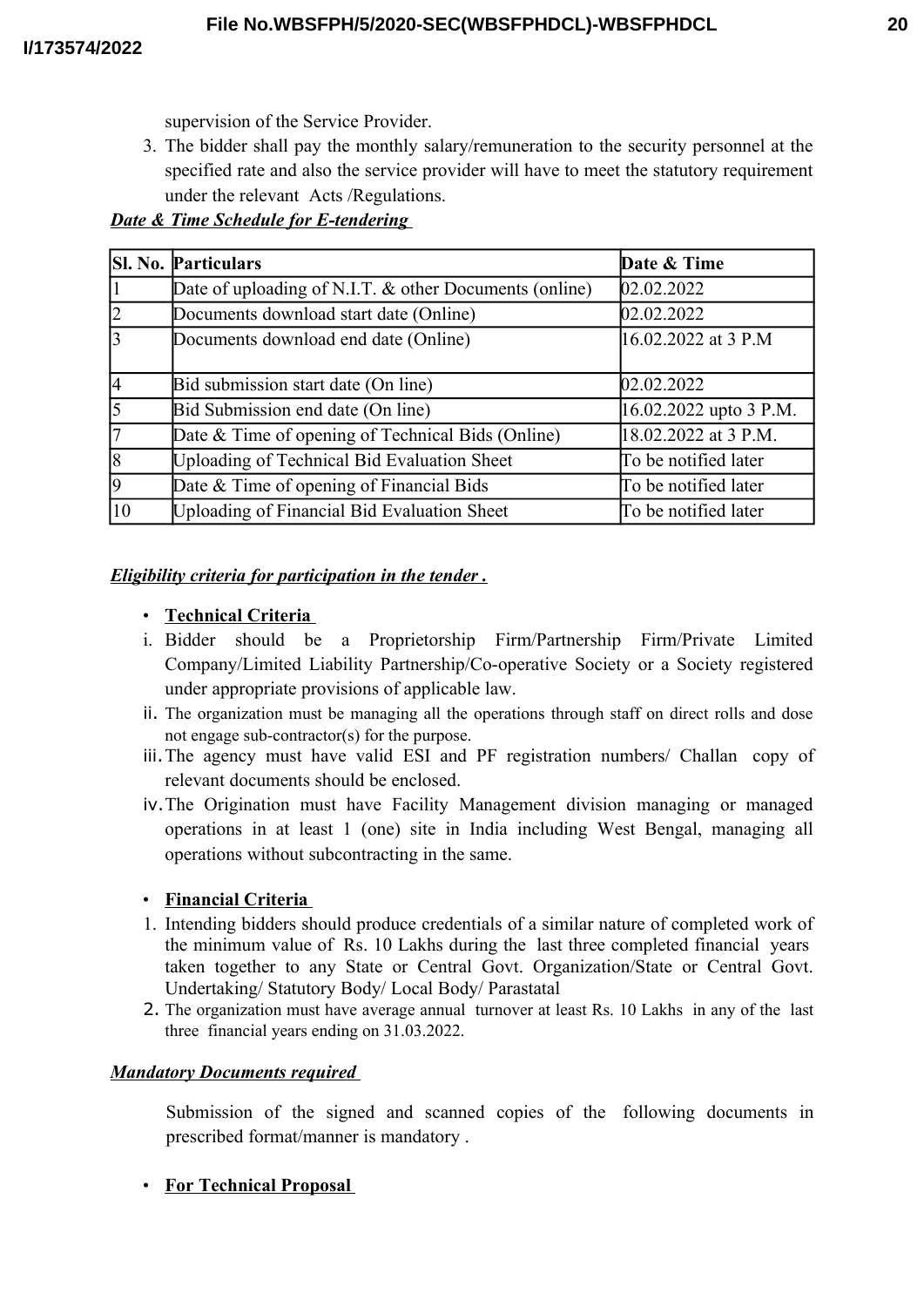**21**

- i. Application for Annexure-I
- ii. Document (Certificate of Registration or Agreement) in support of the nature of the firm like Proprietorship firm/ Proprietorship Firm/ Private Limited Company / Limited Liability Partnership/ Co-operative Society or Society registered in under appropriate provisions of applicable law.
- iii.Experience Certificate or Work Completion Certificate, as the case may be issued under the signature of the Competent Authority, as mentioned in Eligibility Criteria. The said Certificate should contain the particulars of the work accomplished by the Bidder including period of work, no. of persons provided for the said work.
- iv.PAN Card
- v. Trade License valid as on 31.03.2022
- vi.IT Return for any two Assessment / Financial years within the period from 2019-20 to 2021-22
- vii.GST Registration Certificate
- viii.EPF Registration Certificate
- ix.ESI Registration Certificate
- x. Audited /Certified Balance Sheet and Profit and loss Statement of Account for any two years within the period from 2019-20 to 2021-22.
- • **For Financial Proposal**
- i. **Bill of quantities**

**The bidders are to quote the Service Charge as percentage on the gross amount payable to the security personnel as their remuneration /wages as stated in Annexure-II. Employers portion of ESI & EPF subscription will be borne by the Corporation.** 

# *Disqualifications*

# **Grounds for disqualification**

- i. If it comes to the light, at any stage during the bidding process, or even after the issuance of engagement order, that the Bidder has willfully made any misleading or false representation in the forms, statements and attachments submitted as the proof of the qualification requirements.
- ii. The Bidder has been debarred/delisted/ blacklisted by any State/ Central Government Organization or State/ Central Government Undertaking or Statutory Body or Local Body or Parastatal at any time during the last three (3) consecutive years up to the last date of submission of Tender, or,the Bidder has either abandoned / not-fulfilled a work order or any work order issued has been rescinded during the last 3 financial years.
- iii.A combination / cartel of Bidders, in the form of any consortium or syndicate, is hereby expressly prohibited from submitting any bids. Formation of cartel or indulging into monopolistic practices shall be sufficient ground for disqualification and for blacklisting for future.
- iv.Incomplete or conditional bids, in either or both Technical and Financial proposals, in the e-tender portal.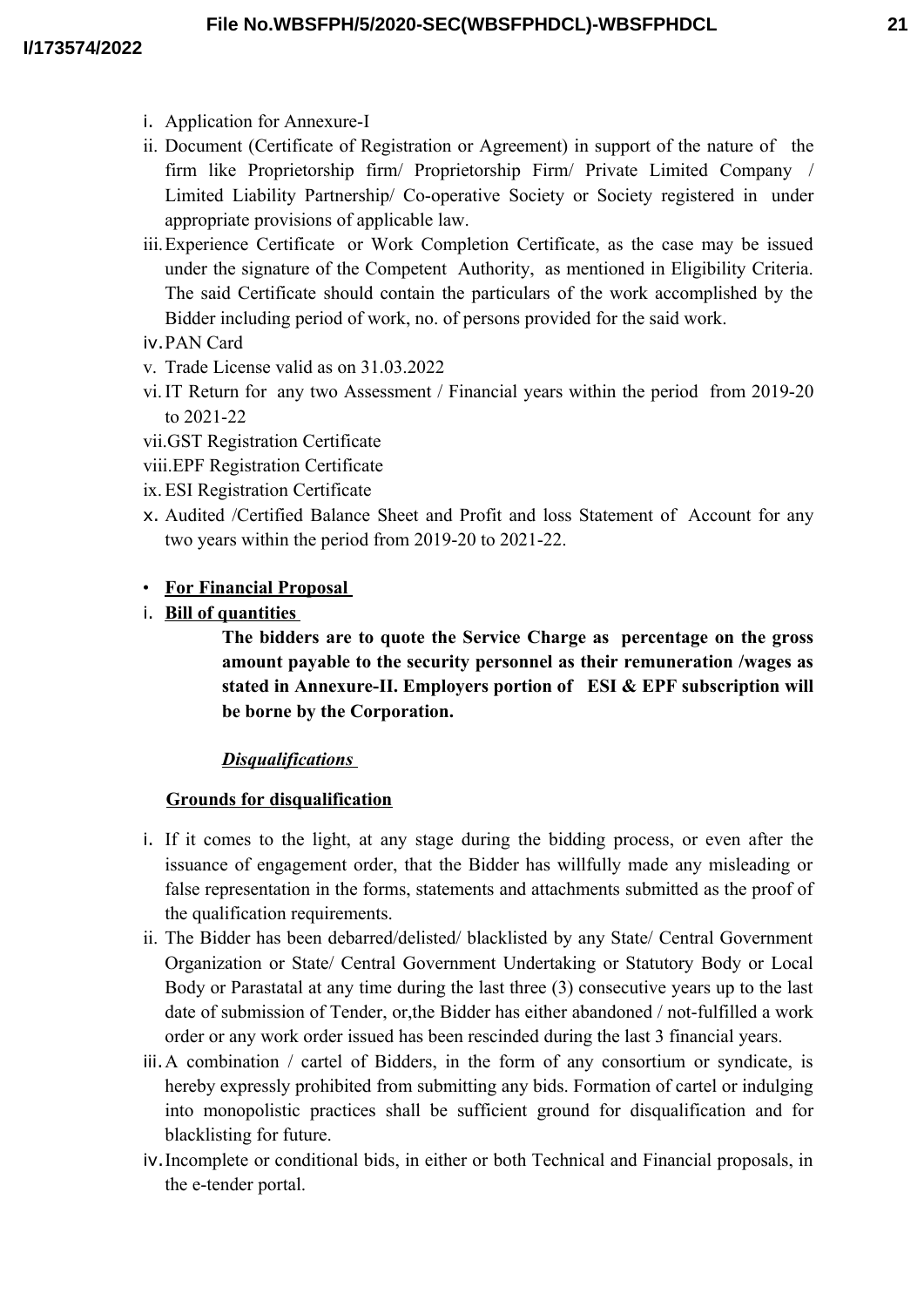- v. Failure to pay either or both the Earnest Money Deposit (EMD).
- vi.Submission of bid beyond the last date of submission.
- vii.If the bidder/s is/are detected to be involved in Bid rigging or collusive rigging in the form of Bid suppression / Complementary / Bid Rotation / Sub-contracting etc. at any stage of bidding process, then the penal provisions of the Competition Act, 2002( as amended) will be invoked.
- viii.The possible penalties can be up to 10% of the average turnover for the last three preceding financial years upon each of such persons or enterprises which are parties to bid-rigging or collusive bidding. In case the bid-rigging or collusive bidding agreement referred to in sub-section (3) of section 3 has been entered into by a cartel, the Commission may impose upon each service provider included in that cartel, a penalty of up to 3 times of its profit for each year of the continuance of such agreement or 10% of its turnover for each year of the continuance of such agreement, whichever is higher. The penalty can therefore be severe, and result in heavy financial and other cost on the erring party

# *Bid procedure*

# i. **Registration of Bidder:**

Any bidder willing to take part in the process of e-Tendering will have to be enrolled & registered with the **Government e-Procurement System / Portal**:**http:/www.wbtenders.gov.in**

# ii. **Digital Signature Certificate (DSC)**

Each bidder is required to obtain a Class-II or Class-III Digital Signature Certificate (DSC) for submission of tenders from the approved service provider of the National Informatics Centre (NIC).

# iii.**Collection of Tender Documents**

The intending Bidders can search and download NIT and Tender Document(s) electronically / from the **Government e-Procurement System / Portal** using the Digital Signature Certificate. **This is the only mode of collection of Tender Documents**.

#### iv.**Submission of Tenders**

Tenders are to be submitted online on the website **http://www.wbtenders.gov.in** in two folders at a time , one in Technical Proposal and the other in Financial Proposal before the prescribed date and time using the Digital Signature Certificate (DSC). The documents are to be uploaded in the form of virus scanned copy duly signed. The documents will get encrypted (transformed into non readable formats).

# v. **Earnest Money Deposit (EMD) Detailed procedure for online submission of Earnest Money Deposit (EMD)**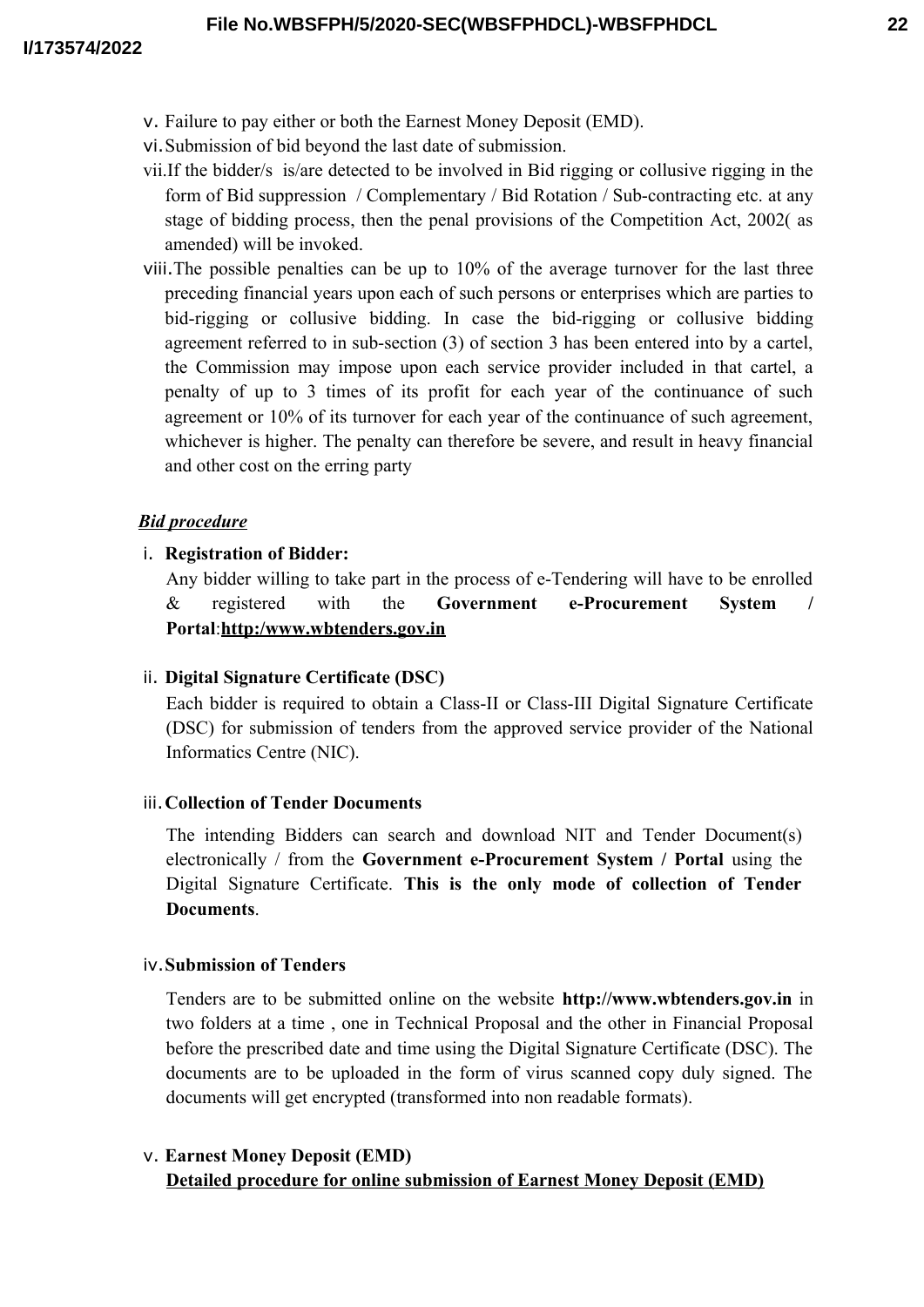Procedure to be followed for online submission of EMD is as below-

## i. **Login by Bidder**

- a. A Bidder desirous of taking part in the tender invited by the Corporation shall logon to the e-procurement portal of http://www.wbtenders.gov.in using his login ID and password.
- b. He will select the tender to bid and initiate payment of pre-defined EMD for that tender by selecting from either of the following payment modes:
	- i. Net banking (any of the Banks listed in the ICICI Bank Payment gateway) in case of payment through ICICI Bank payment Gateway.
	- ii. RTGS/NEFT in case of offline payment through bank account in any Bank.
- ii. **Payment by Net Banking (any listed Bank) through ICICI Bank Payment Gateway**
	- a. On selection of net banking as the payment mode, the Bidder will be directed to ICICI Bank Payment Gateway webpage (along with a string containing a Unique ID) where he will select the Bank through which he wants to do the transaction.
	- b. Bidder will make the payment after entering his Unique ID and password of the Bank to process the transaction.
	- c. Bidder will receive a confirmation message regarding success/failure of the transaction.
	- d. If the transaction is successful, the amount paid by the Bidder will get credited to the concerned pooling account maintained with the Focal Point Branch of ICICI for collection of EMD
	- e. If the transaction is failure, the Bidder will again try for payment by going back to the first step.

# iii.**Payment through RTGS/ NEFT**

- a. On selection of RTGS/NEFT as the payment mode, the e-procurement portal will show a pre-filled challan having the details to process RTGS/NEFT transaction.
- b. The Bidder will print the challan and use the pre-filled information to make RTGS/NEFT payment using his bank account.
- c. Once payment is made, the Bidder will come back to the e-procurement portal after expiry of a reasonable time to enable the NEFT/RTGS process to complete, in order to verify the payment made and continue the bidding process.
- d. If verification is successful, the fund will get credited to the concerned Pooling account maintained with the Focal Point Branch of ICICI Bank for collection of EMD
- e. Hereafter, the Bidder will go to e-procurement portal for submission of his bid.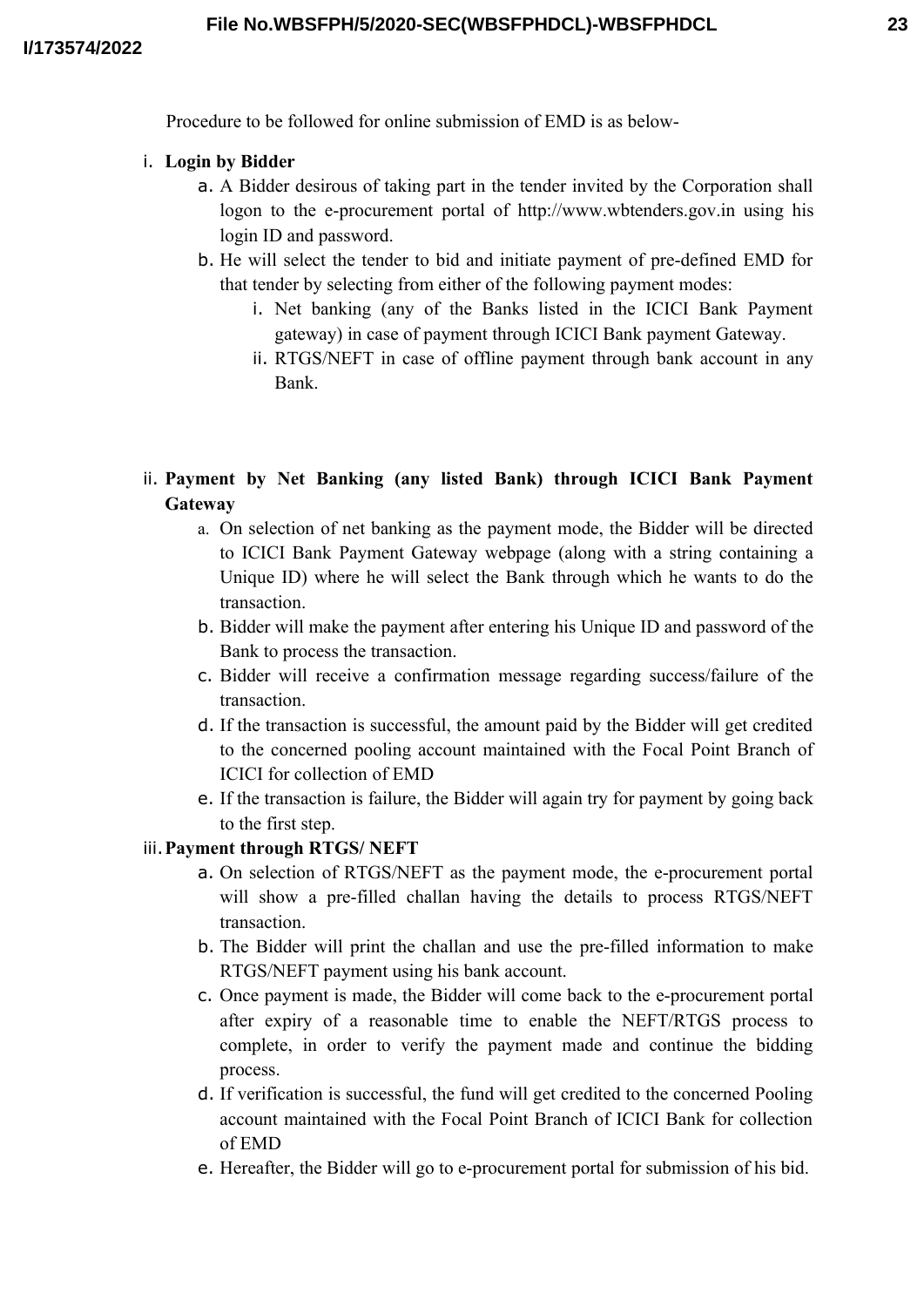f. But, if the payment verification is unsuccessful, the amount will be returned to the bidder's account.

## iv.**Refund of Earnest Money Deposit**

The Earnest Money of all unsuccessful bidders will be refunded by the WBSFP&HDCL within 30 days from the date of finalization of tender. In case of successful bidder, the Earnest Money deposit will be released after 90 days from the date of issue of work order . No interest on Earnest Money will be paid by the Corporation.

# v. **Forfeiture of Earnest Money Deposit will be mandated under the following circumstances**

- a. Withdrawal of bid, while bids are under consideration during the tendering period.
- b. Any unilateral revision made by the Bidder during the valid period of offer.
- c. **Failure to accept the "Letter of Intent" or execute the Agreement.**
- d. Providing false or fabricated information / documents.

# vi.**Clarification of Bidding Document**

- a. If there be any discrepancy or obscurity in the meaning of any clause of the bid document or if there be any query of the intending bidder, the bidder shall set forth in writing such discrepancies, doubt, obscurity or queries and submit the same to the Corporation marked to the 'MD, WBSFP&HDCL' prior to the date fixed for pre-bid meeting.
- b. The queries may be sent by email also to **wbsfphdcl@gmail.com** up to one day before the date fixed for pre-bid meeting.
- c. The queries received by email up to one day before the date fixed for pre-bid meeting only shall be considered for response.
- d. Verbal queries will be accepted on the day of the pre-bid meeting. After the pre-bid meeting no query shall be entertained.
- e. **The clarification given in response to the queries and issues raised in the pre-bid meeting shall be final and binding on the bidder.**

## vii.**Amendment of Bidding Document**

At any time, prior to the deadline for submission of bids, WBSFP&HDCL may, whether at its own initiative or in response to a clarification requested by a prospective bidder, modify the bidding documents by issuing amendments. Any such amendment shall form the part of the bidding document. **Such amendments and clarifications in response to pre-bid meeting will be published on the same website Prospective bidders are requested to visit the mentioned websites on a regular basis to keep abreast of any news. WBSFP&HDCL will bear no responsibility or liability for bidders failing to do so.** 

In order to afford the prospective bidders reasonable time in which to take the amendment into account in preparing their bids, WBSFP&HDCL may extend the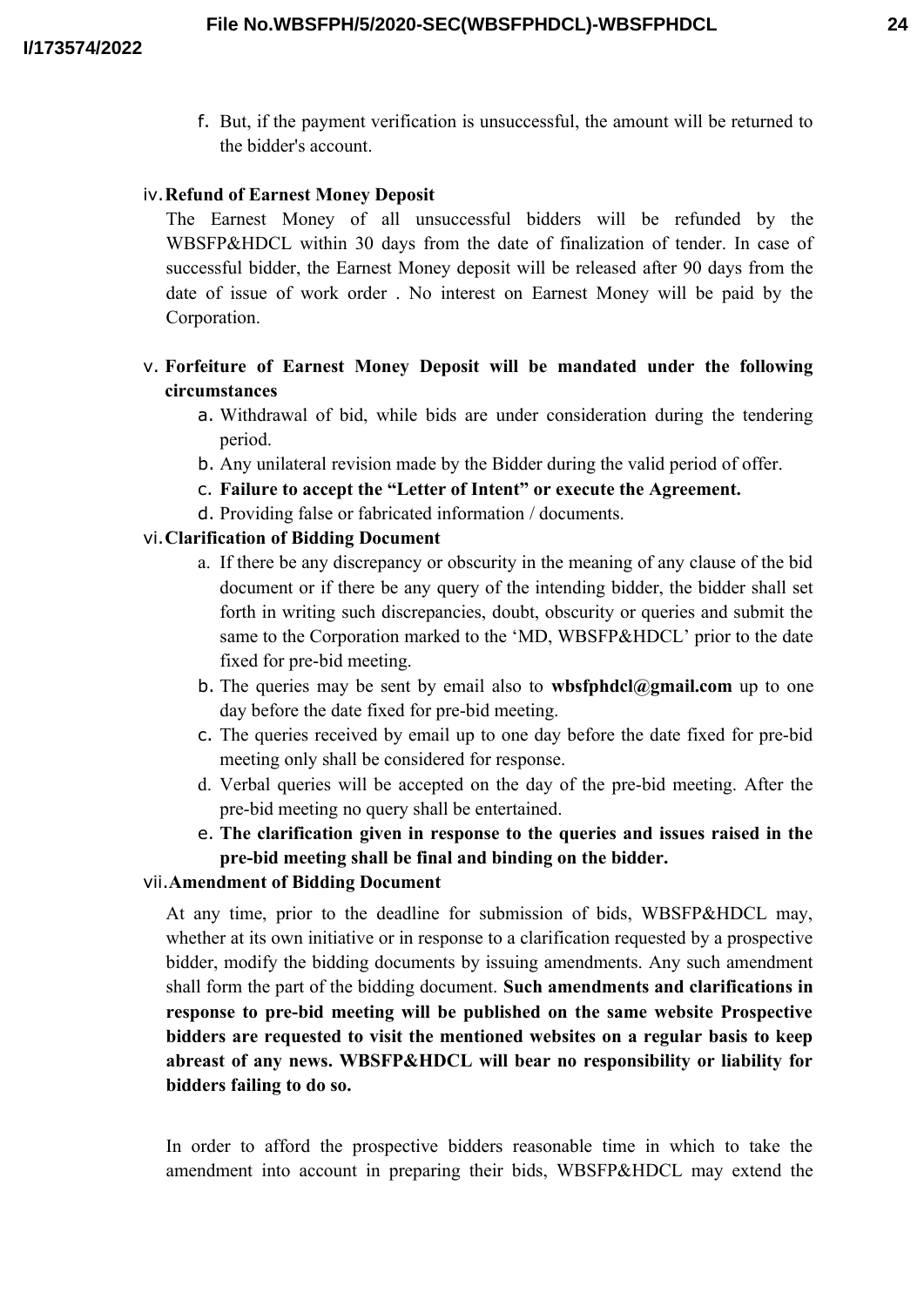deadline for submission of bids. Such amendments, clarifications etc. shall be binding on the bidders and will be given due consideration by the bidders while they submit their bids and invariably enclose such documents as a part of the bid.

#### viii.**Penalty for suppression / distortion of fact**

If any bidder fails to produce the original hard copies of the documents (especially Credential Certificates and audited balance sheets), or any other documents on demand of the Tender Committee within a specified time frame or if any deviation is detected in the hard copies from the uploaded soft copies or if there is any suppression, the bidder will be suspended / debarred / blacklisted / disqualified from participating in the tenders of the WBSFP&HDCL for a period of 3 (Three) years. In addition, his Earnest Money Deposit will stand forfeited. Besides, WBSFP&HDCL may take appropriate legal action against such defaulting bidder.

#### ix.**Site inspection before submission of Tender**

Before submitting any bid, the intending bidders are advised to visit the site, to assess the situation prevailing in the locality, etc. which is likely to be involved in preparation of the bid and no claim, whatsoever, will be entertained on these account afterwards.

- x. Conditional and incomplete bids will be summarily rejected.
- xi.Any type of canvassing by the Bidder in furtherance of a bid is strictly prohibited. Such canvassing may lead to cancellation of its bid.
- xii.Exemption from deposition of Earnest Money shall not be allowed under any circumstances.
- xiii.The Tender Committee reserves the right to accept or reject any offer without assigning any reason whatsoever and is not liable for any cost that might have been incurred by any Bidder at any stage of bidding.
- xiv.The Bidder shall bear all costs associated with the preparation and submission of the Bid and the purchaser will no case be responsible and liable for those cost.

### *Evaluation* **Procedure**

- i. Technical proposals will be opened first by the Authorized representative of WBSFP&HDCL electronically using Digital Signature Certificate.
- ii. The Bidders may remain present at the office of WBSFP&HDCL during opening of Technical proposals, if they so desire.
- iii.Proposals corresponding to which the EMD have not been received will be summarily rejected.
- iv.**Technical Proposals complete in all respect will only be accepted and qualify for next stage of evaluation.**
- v. **Financial proposals** of **only those Bidders declared technically eligible** by the Tender Committee will be opened electronically on the web portal on the prescribed date.
- vi.The encrypted copies will be decrypted and the rates will be downloaded and read out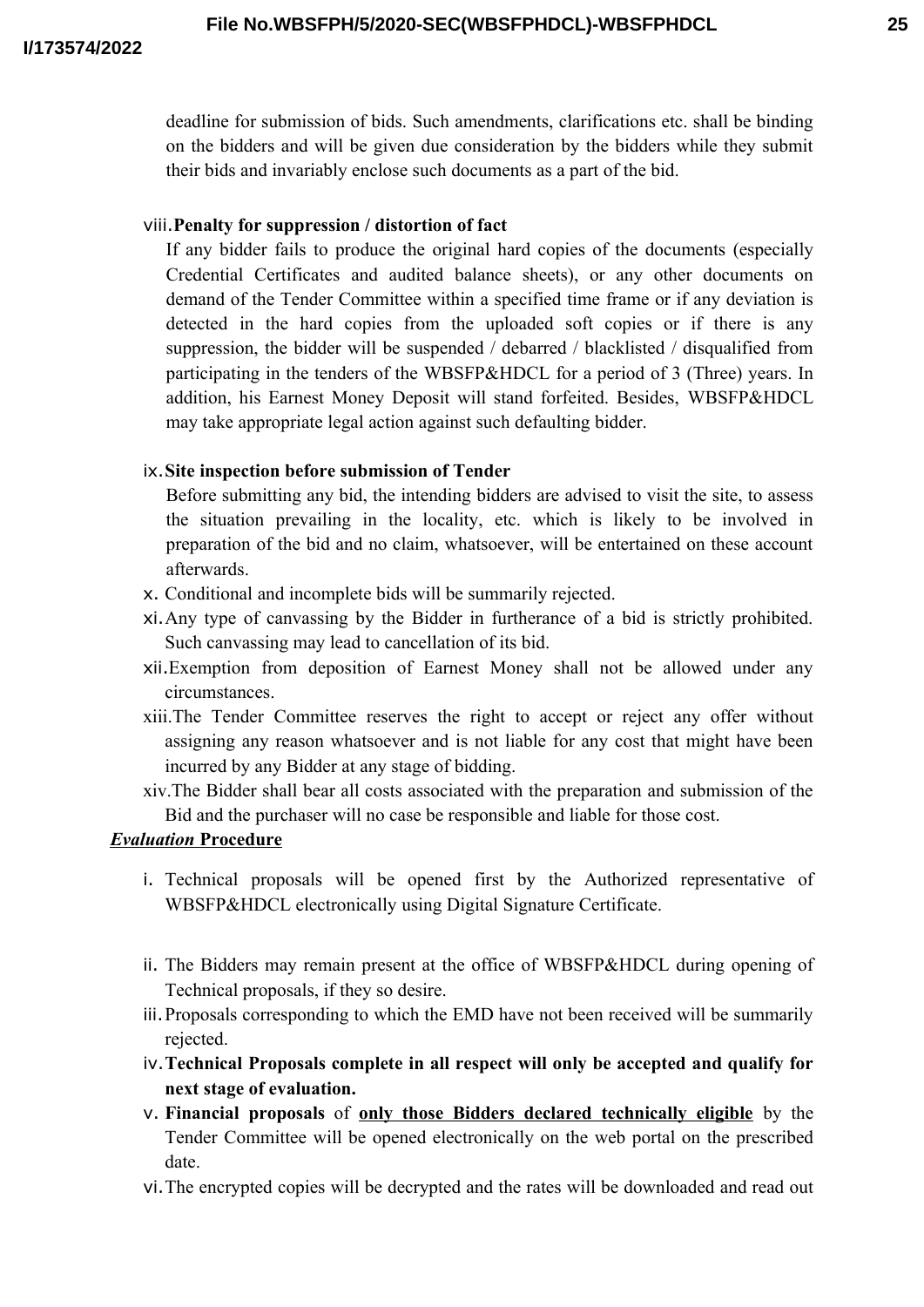to the bidders remaining present at that time and to be handed over to the Tender Committee.

- vii.Pursuant to scrutiny and decision of the Tender Committee (TC), the summary list of eligible Bidders whose Financial Proposals will be considered will be uploaded in the web portal.
- viii.During evaluation, the Committee may summon any of the Bidders and seek clarification/ information or additional documents or original hard copy of any of the documents already submitted and if these are not be produced within the stipulated time frame, their proposals will be liable for rejection.
- ix.**The bids will be evaluated on the basis of technical and financial proposal for the entire scope of work covered under the bid document.**
- x. Lowest quoted rate shall normally be accepted. However, the Tender Accepting Authority reserves the right to accepting a bid other than the lowest on a specific ground to be recorded in writing.
- xi.The Bid will be valid for 12 months from the last date of submission of bid and the validity may be extended beyond the stipulated period on mutual agreement between both the parties.
- a. **MISCELLANEOUS**
- i. It is clarified that normally no rate negotiation will be done and therefore the Bidder should quote their lowest prices only. However, the WBSFP&HDCL may negotiate the rates in exigencies, if required to do so.
- ii. **Decision of the Tender Accepting Authority will be final and binding upon every Bidder.**
- iii.**The Tender Accepting Authority unequivocally reserves the right to reject any or all bids, and to cancel the tender at any point of time, before the issuance of the work order, without assigning any reason, and without incurring any implicit or explicit liability.**

#### *General Terms and Conditions*

- 1. The rate should be quoted in conformity with the rate so determined by the Govt. of West Bengal complying the provisions of the Minimum Wages Act. 1948 and under no circumstances the total emoluments of the Security Personnel can be less than the Minimum Wages as notified by the Labour Department, Govt. of West Bengal during Tender tenure. The quoted rate of service charge should be on the said amount and should not include the PF, ESI of employers contribution and GST.
- 2. The successful Service Provider shall not assign, transfer, pledge or sub-contract or delegate the performance or services to any other company/ firm /society/body of association etc without the prior written permission of this Corporation.
- 3. **Criteria wise Security personnel requirement at Ayeshpur Farm, Nadia / Manda Food Park and pack House under the Corporation is attached in Annexure-I of this tender notice. Actual number of manpower may vary to the higher side as per requirement. Eligibility criteria for different category of manpower is delineated in Annexure-II.**
- 4. The period of contract will be initially for a period of (01) **One year** from the date of award of contract subject to periodical review of performance after every three months and may be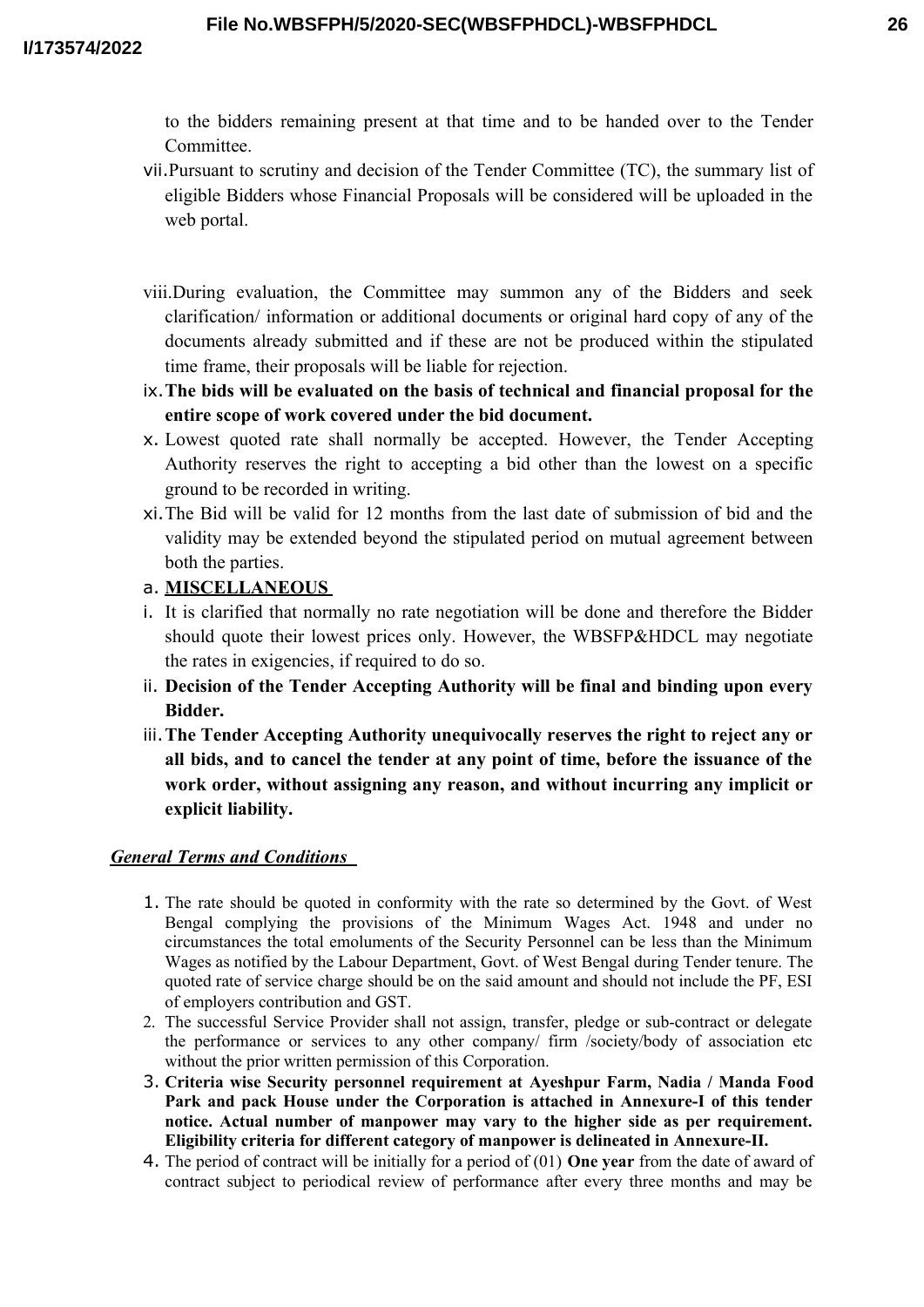extended at the discretion of this Corporation even after expiry of contract.

- 5. **The Service Provider should submit document showing Provident Fund Account No. in their name preferably in Kolkata and ESI No. preferably within Kolkata and / or other places of West Bengal.**
- 6. A **Security deposit amounting to Rs. 1,00,000/- (Rupees One Lakh) only has to be deposited by** the successful bidder within 7 (seven) days from the date of submission of Letter of Acceptance (LOA) but before execution of Contract Agreement. The Security Money will be forfeited in event of delay / non supply / the supply of Security personnel not possessing the skills as mentioned in the tender Annexure II / the supply of Security personnel is delayed beyond the initial stipulated period of one week.
- 7. The persons supplied by the Service Provider should verify and submit if any Police records/criminal cases are pending against them. The Service Provider should make adequate enquiries about the character and antecedents of the persons whom they are recommending. The character and antecedents of each personnel of the Service Provider shall be verified by the Service Provider from the local police, collecting proofs of identity like driving license, bank account details, previous work experience, proof of residence and recent photograph and a certificate to this effect be submitted to this Corporation. The Service Provider will also ensure that the personnel deployed are medically fit and will keep in record a certificate of their medical fitness. The Service Provider shall withdraw such employees who are not found suitable by the office of **WBSFPHDCL** for any reasons immediately on receipt of such a request. The **West Bengal State Food Processing & Horticulture Development Corporation Ltd** will not be held responsible for the past record or health condition of the persons so provided by Service Provider.
- 8. The Service Provider has to provide the Photo Identity Cards to the Security persons employed by him/her for carrying out the work. These cards are to be constantly displayed  $\&$  their loss be reported immediately to the appropriate authority.
- 9. The Service Provider shall be responsible for any act and or omission or indiscipline on the part of persons deployed by him.
- 10.The Corporation may require the Service Provider to dismiss or remove from the site of work, any person or persons, who may be found incompetent for his/her/their misconduct and the service provider shall forthwith arrange a suitable replacement. Agency shall provide a substitute well in advance if there is any probability of a person leaving the job due to his/her personal reasons. The payment in respect of the overlapping period of the substitute shall be the responsibility of the Service Provider. If for any reason the personnel deployed by the Service Provider proceeds on absence, he/she should properly intimate the Controlling Officer and the Concerned Administration before such absence.

In case of Medical emergency he/she shall inform either officially or over telephone clearly indicating the number of days he/she will be absent. The Service Provider shall provide a substitute in case the absence exceeds 5 days.

- 11.The Service Provider personnel shall not divulge or disclose to any person or in anyway, any details of the office, operational process, technical know-how and administrative / organizational matters as all are of confidential/secret in nature and that can attract legal action.
- 12.That the persons so provided shall be above the age of 18 years and citizen of India and they will not interfere with the duties of the employees of the Corporation and or the Officers / Staffs working at Corporation.
- 13.The Service Provider person shall not claim any benefit/ compensation/ absorption/ regularization of the services of the Security Personnel. Necessary Undertaking from the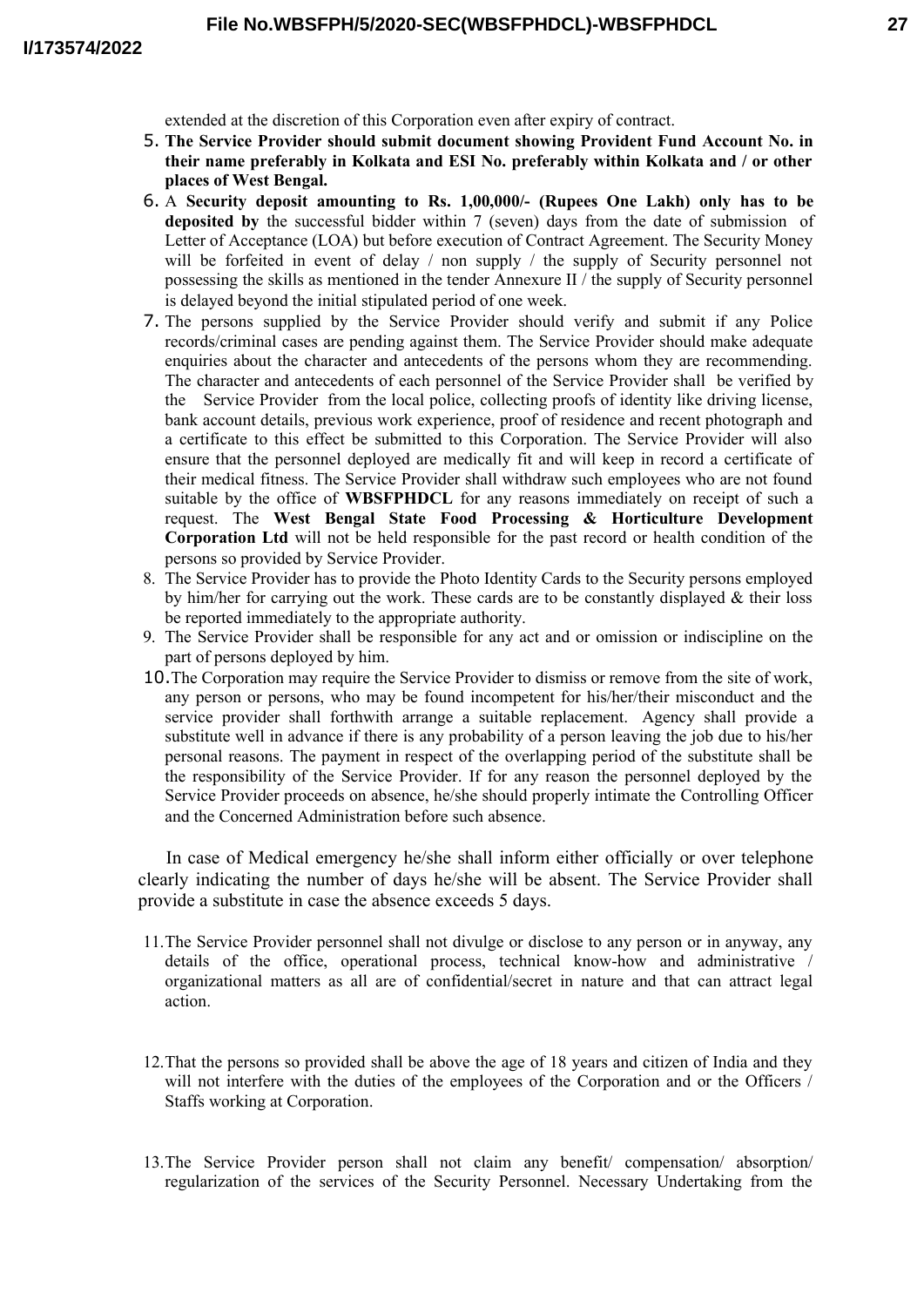person to this effect will be required to be submitted by the Service Provider to this Corporation.

- 14.The Service Provider shall engage the necessary person as required by **WBSFPHDCL** from time to time. The said person engaged by the Service Provider shall be employee of the Service Provider and it shall be the duty of the Service Provider to pay their salary every month in time preferably on a fixed date at the rate mentioned in this tender. The Corporation will not be held responsible for non payment / late payment / less payment by the Service Provider. The Service Provider shall not stop the payment of salary to his employees on account of delay in receiving fund from Corporation. However the Corporation will make all endeavour so that non payment / late payment / less payment to the Service Provider can be settled amicably within a reasonable time frame.
- 15.The Service provider agency will arrange for a 'Nodal Person' who will look after and monitor the day to day issues of the Units / Establishments for smooth execution of the work and ensure immediate intervention of problems, if any. However, the Corporation will not bear any wages or emoluments or any benefits, in any form, for such Nodal person entrusted for the purpose.
- 16.The Service provider will be responsible for providing two sets of suitable uniform (Summer, Rainy & Winter Seasons) to the Security Personnels alongwith all other items like Torch, batteries, batons, gum boot, umbrella, fire arms, Cap, washing charges etc.
- 17.The service provider will have to meet statutory requirement under the various Acts/Govt. Regulations in respect of each personnel. This shall include payment of EPF, ESI, etc. However, payments in respect of EPF, ESI, etc. or any such other statutory requirements shall be made by **WBSFPHDCL** subject to furnishing of proof of such payments to the concerned authorities .
- 18.The Service provider will provide Bonus, to the outsourced persons at the rate in conformity with the provisions of payment of Bonus. But, no service charge over the amount so paid for Bonus will be paid to the Service provider.
- 19.Gunman should have valid Arms licence from competent authority, a photocopy of gun license duly attested by Group-A officer is required to be produced at the time of joining.
- 20.The authority will not have any liability for any Civil or Criminal offence/ activity, if performed, by the engaged security personnel.
- 21. The successful agency shall be responsible for production & updating of all statutory registers (Including daily attendance, Provident Fund, ESI etc) as & when required by the competent authority.
- 22.Working hours will be 8 hours per day, schedule would be as per instruction of concerned unit or Officer in Charge.
- 23. The Service Provider will submit the Tax Invoice along with a copy of challan towards EPF & ESI payment in respect of his employees in triplicate in the 1st week of the following month for payment. The payment may be made on pro-rata basis that is arrived at after necessary deductions are made for any unauthorized absence of the personnel.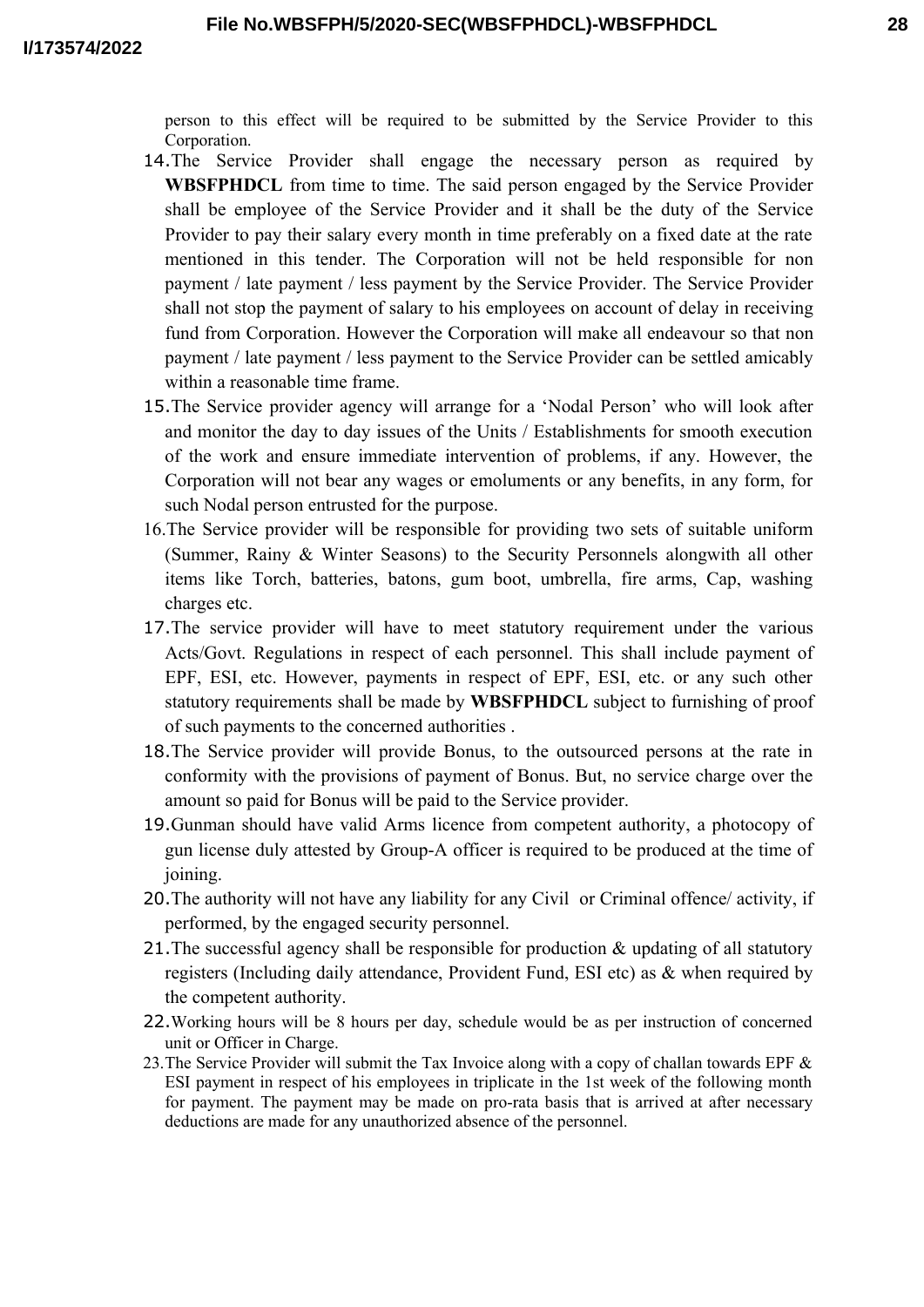- 25.However, the Corporation reserves the right to cancel the contract at any stage, by giving a notice of one month without assigning any reason whatsoever. The agreement may be terminated by either party by giving one month's notice in advance. If the Service Provider fails to give one month's notice in writing for termination of the Agreement then one month's wages etc. and any amount due to the agency from the Corporation shall be forfeited.
- 26.On the expiry of the agreement as mentioned above, the Service Provider will withdraw all its personnel and clear their accounts by paying them all their legal dues. In case of any dispute on account of the termination of employment or non-employment of the personnel by the agency, it shall be the entire responsibility of the Service Provider Company / firm/ Organization / Agency to pay and settle the same.
- 27.It should be clearly understood that in the event of tenderer failing to accept and execute the work order, decision of the Managing Director, **West Bengal State Food Processing & Horticulture Development Corporation Ltd** will be final and binding on the tenderer.
- 28.The Service Provider should not be blacklisted by any Organization/Ministry of the Government of India or any State Government or any PSU or any other organization.

#### *Award of Contract (AOC):*

The Bidder whose Bid has been accepted will be notified by the Tender Inviting & Accepting Authority through 'Letter of Intent'. The notification of award will constitute the formation of the Contract.

#### **The Agreement between the Tender Accepting Authority and the successful bidder:**

All the tender documents including N.I.T.  $&$  Corrigendum, if any, will be the part  $&$  parcel of the contract documents. After receipt of the Letter of Acceptance, the successful bidder shall have to deposit **Security money of Rs. 1,00,000/- (Rupees One Lakh) only in the shape of bank guarantee or FDR drawn** in favour of 'West Bengal State Food Processing & Horticulture Development Corporation Ltd.', within time limit to be set in the letter of acceptance.

After receipt and verification of the same by the Tender Inviting Authority, the 'Contract Agreement' will be executed by both the parties and if everything is found satisfactory, then **'Award of Contract'** will be issued in favour of the concerned bidder.

Managing

# **Annexure - I**

#### **Application for participation in Technical bid**

To, The Managing Director WBSFP&HDCL Benfish Tower ( $6<sup>th</sup>$  floor) 31, G.N, Salt Lake Kolkata- 700091

**Director**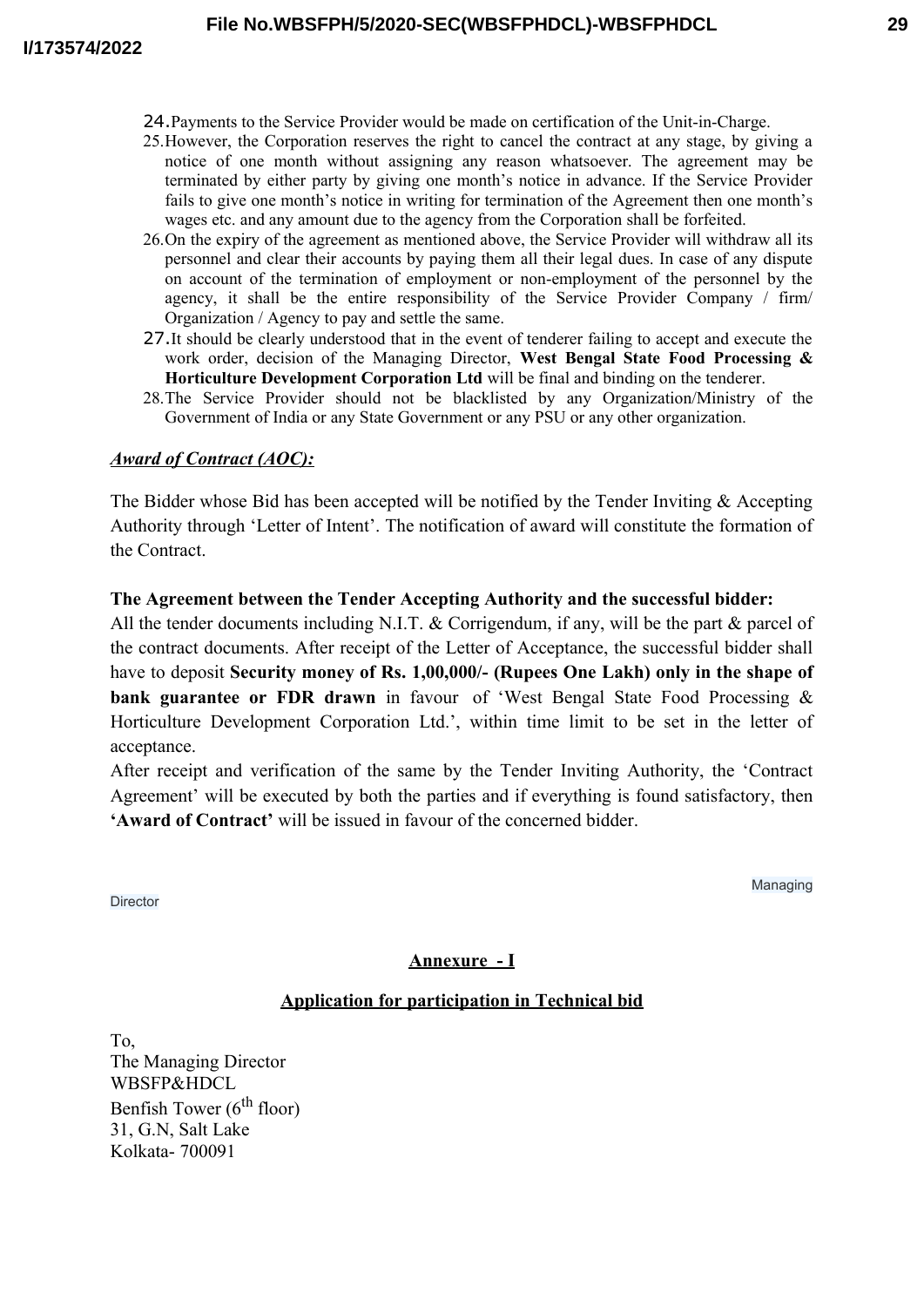#### **File No.WBSFPH/5/2020-SEC(WBSFPHDCL)-WBSFPHDCL**

#### Sub: Outsourcing of Security Personnel at **Ayeshpur Farm, Nadia and Malda Food Park and Pack House** of WBSFPHDCL Ref. No. 76/WBSFPHDCL/ 1770/2021-22 Date:02:02.2022

#### Sir/Madam,

Having examined the terms & conditions of the above NIT, I do hereby submit the following information and relevant documents for furtherance of my proposal for participation in the tender -

#### **Eligibility Particulars**

|                  | Sl.No Particulars                                                         | Details thereof                      |
|------------------|---------------------------------------------------------------------------|--------------------------------------|
| 1.               | Name of the Bidder                                                        |                                      |
| $\overline{2}$ . | a) Full Office address                                                    |                                      |
|                  | b) $E$ -Mail I.D.                                                         |                                      |
|                  | c) Mobile No.                                                             |                                      |
| 3.               | Name of the contact person with Mobile Number                             |                                      |
| $\overline{4}$ . | Documents to be submitted by the Bidder<br>Scanned copies to be uploaded) | Whether<br>uploaded (Yes /<br>$No$ ) |
|                  | a. NIT documents                                                          |                                      |
|                  | b. E.M.D.                                                                 |                                      |
|                  | c. Document(Certificate of Registration or Agreement)                     |                                      |
|                  | d. Experience Certificate or Work Completion Certificate                  |                                      |
|                  | e. GST Registration Certificate                                           |                                      |
|                  | f. PAN Card                                                               |                                      |
|                  | g. Trade License/ Certificate of Enlistment Valid up to<br>31.03.2022     |                                      |
|                  | h. IT Return for any two Assessment / Financial years within              |                                      |
|                  | the period from 2019-20 to 2021-22                                        |                                      |
|                  | i. EPF Registration Certificate                                           |                                      |
|                  | j. ESI Registration Certificate                                           |                                      |
|                  | k. Audited /Certified Balance Sheet and Profit and loss                   |                                      |
|                  | Statement of Account for any two years within the period                  |                                      |
|                  | from 2019-20 to 2021-22                                                   |                                      |
| $\overline{5}$   | Any other points considered to furnish                                    |                                      |

#### **UNDERTAKING**

- i. I undertake that all of the above information and documents furnished against the prescribed columns are true to the best of my knowledge and belief.
- ii. I have also gone through all the terms  $\&$  conditions meticulously and I undertake to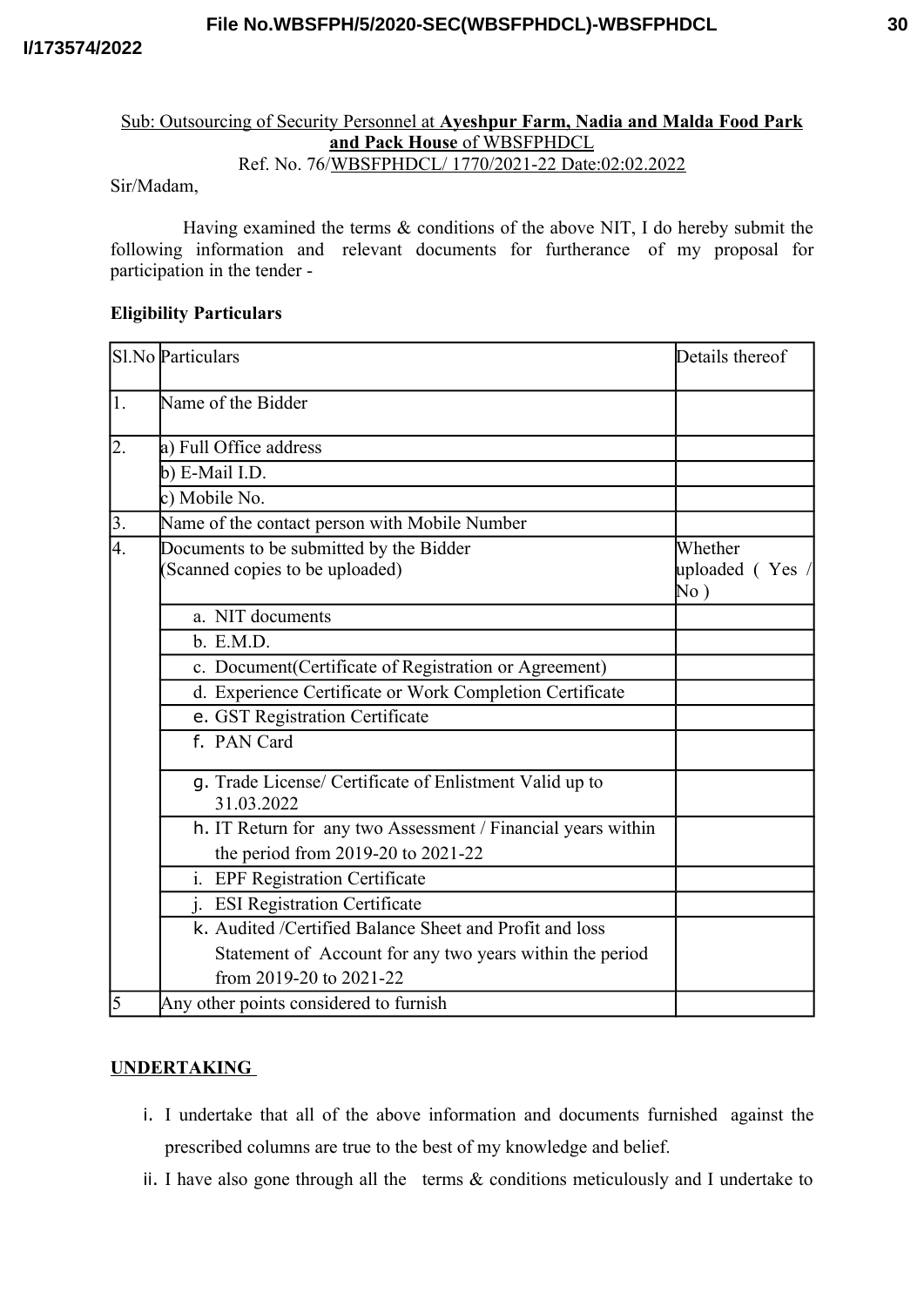comply with same sacrosanctly.

- iii.The Earnest Money and all other documents required for qualifying the technical bid have been submitted online.
- iv.The rate quoted by me will be valid and binding upon me for the entire period as stipulated in the NIT.
- v. If I fail to complete the supply within the period stipulated in the supply order due to my own fault/ inconvenience, the Corporation shall reserve the right to forfeit the Earnest Money deposited by me in this regard and also debar me from participation in the Tender process of the Corporation for the following 3(three) consecutive years.
- vi.I shall maintain the specifications of the materials as per NIT and shall replace the sub-standard materials at my own cost .
- vii.I undertake that I have not been debarred/ delisted by any State/Central Government Organization or State/Central Govt. Undertakings or Statutory Bodies or Local Bodies or Parastatals during the last three consecutive years up to the last date of submission of Tender.

Date: Signature of the Applicant

Place:

## **ANNEXURE – II RATE CHART SECURITY PERSONNEL**

| $\overline{\text{SL}}$<br>No | Location                                                                           | Designation                               | Monthly Gross Wages of one<br>Armed Guard/Security Guard                   |
|------------------------------|------------------------------------------------------------------------------------|-------------------------------------------|----------------------------------------------------------------------------|
|                              | Ayeshpur Farm, Nadia and Guard/Gunman)<br>Malda Food Park and Pack<br><b>House</b> | Skilled<br>PersonneI <sup>(</sup>         | As per circular of the Labour<br>Armed Department, Govt. of West<br>Bengal |
|                              |                                                                                    | Unskilled<br>Personnel(Security<br>Guard) |                                                                            |